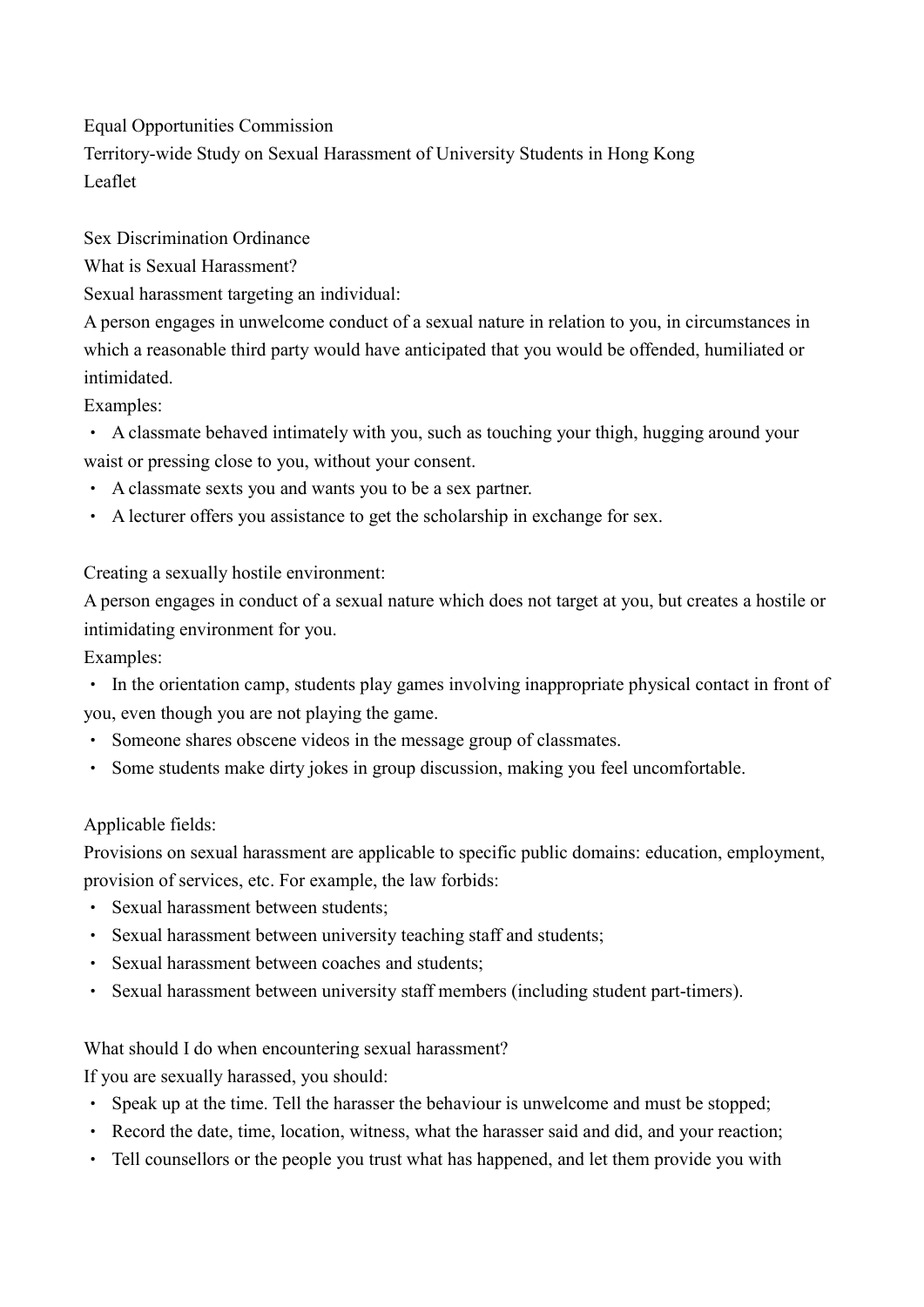emotional support and suggestions on handling the incident;

- ‧ Lodge a complaint with your university;
- Lodge a complaint with the Equal Opportunities Commission (within 12 months after the incident);
- ‧ Report to the Police (if criminal offence involved);
- ‧ File a lawsuit in the District Court (within 24 months after the incident).

## Step forward:

If you witness a sexual harassment incident or the victim tells you about it, you can step forward and help, for example:

- ‧ Listen to the victim, find out his/her needs and respect his/her decision;
- ‧ Provide emotional support and advise on the ways of reporting sexual harassment;
- ‧ Intervene, under safe circumstances, by telling the harasser his/her behaviour is inappropriate and the act must be stopped immediately;
- ‧ Rectify the harasser's misunderstanding of sex or relationship, if circumstances allow;
- ‧ Assist the victim to take action, support and accompany him/her to report to the university or law enforcement agencies; and/or
- ‧ Testify for the victim as a witness.

## Helplines:

Sexual harassment is an unlawful act. You have a right to take action. Contact numbers for complaints and support services are:

City University of Hong Kong 3442-8478, 3442-9000 Hong Kong Baptist University 3411-7435, 3411-5082 Lingnan University 2616-7024, 2616-8943 The Chinese University of Hong Kong 3943-7208, 3943-8716 The Education University of Hong Kong 2948-6245, 2948-6012 The Hong Kong Polytechnic University 2766-6800, 3400-2602 The Hong Kong University of Science and Technology 2358-6696, 2358-6652 The Open University of Hong Kong 2768-6856, 2768-6335 The University of Hong Kong 3917-8388, 3917-5115

You can also seek help from the following organisations: CEASE Crisis Centre (support service for victims of sexual violence) 18281 (24 hours) RainLily (one-stop rape crisis centre) 2375-5322 Caritas – Sexuality Zone (supportive  $\&$  counseling service on sexual behavior of youth) 6188-5555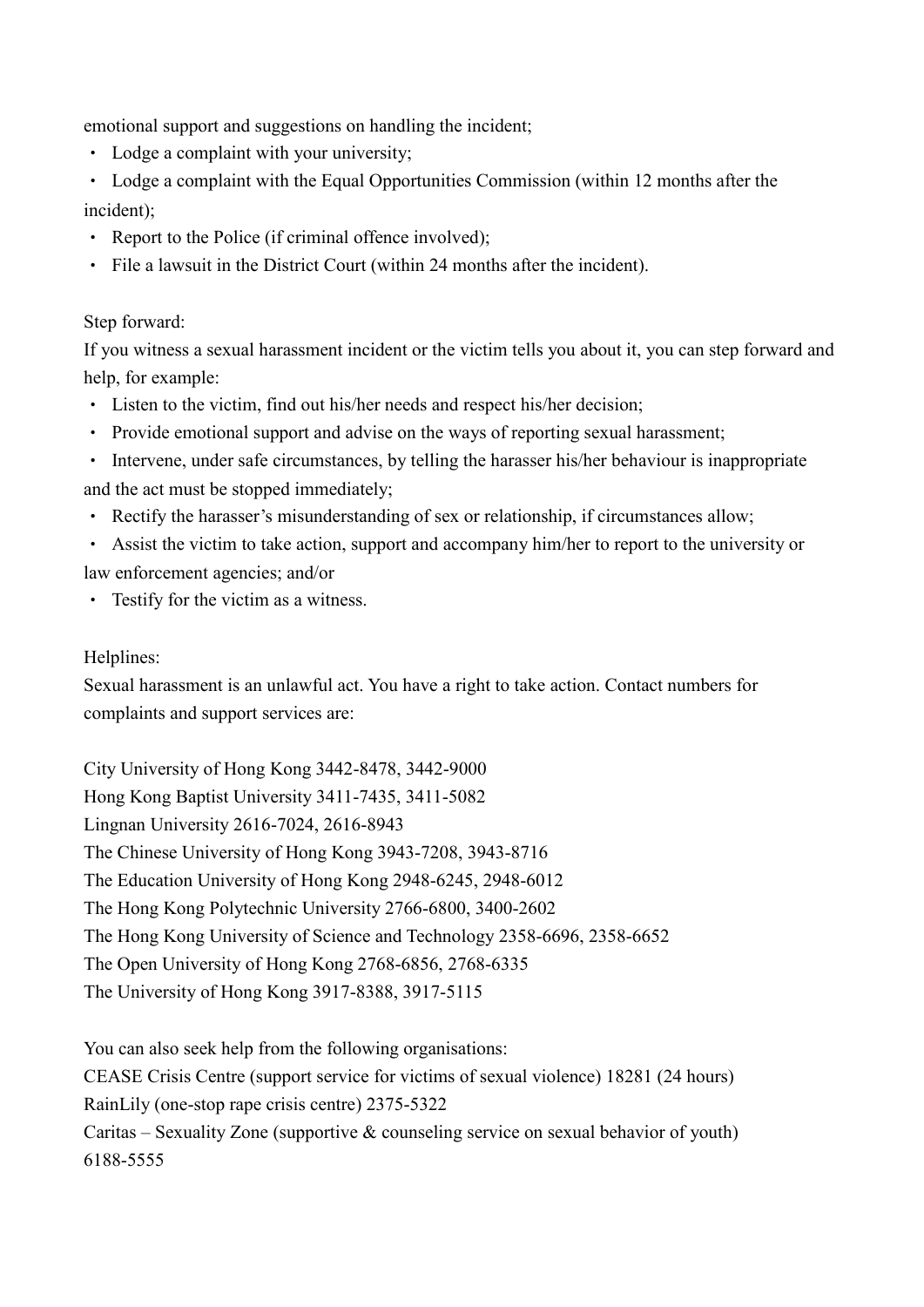Suicide Prevention Services 2382-0000 (24 hours) Equal Opportunities Commission Complaint Hotline 2511-8211 eoc@eoc.org.hk | www.eoc.org.hk 16/F., 41 Heung Yip Road, Wong Chuk Hang, Hong Kong SMS enquiry service for people with hearing impairment/speech difficulties: 697-2566-6165-38

The Equal Opportunities Commission is a statutory body set up in 1996. We are committed to promoting equality and eliminating discrimination and sexual harassment. We are also responsible for implementing the anti-discrimination legislation.

### Infographics

What is this Research about?

This research, conducted by the Equal Opportunities Commission, is the very first territory-wide study examining the issue of sexual harassment of university students in Hong Kong. The findings provide solid evidence on the prevalence and causes of sexual harassment at universities, as well as students' awareness and views on this issue. Through this study, it is hoped that the universities and other stakeholders can formulate a better strategy to tackle the problem. It is also hoped that you too will be more aware of the issue and speak up against it. Together, let's break the silence and stamp out sexual harassment!

A total of 14,442 university students completed and submitted the online questionnaire. In this study, 9 universities collaborated with the EOC, 13 university representatives participated in a focus group discussion, and 28 students took part in in-depth interviews to share their experience of sexual harassment.

Prevalence of Sexual Harassment:

In total, nearly one-fourth of university students (23%) were sexually harassed in 2016-17. If the data is disaggregated by sex, 27.0% of female students and 18.4% of male students were sexually harassed.

Prevalence of sexual harassment on and off campus and online:

15.6% of students were sexually harassed on campus,

3.8% of students were sexually harassed off campus by university students or staff,

11.5% of students were sexually harassed online.

The most common forms of sexual harassment on campus include: